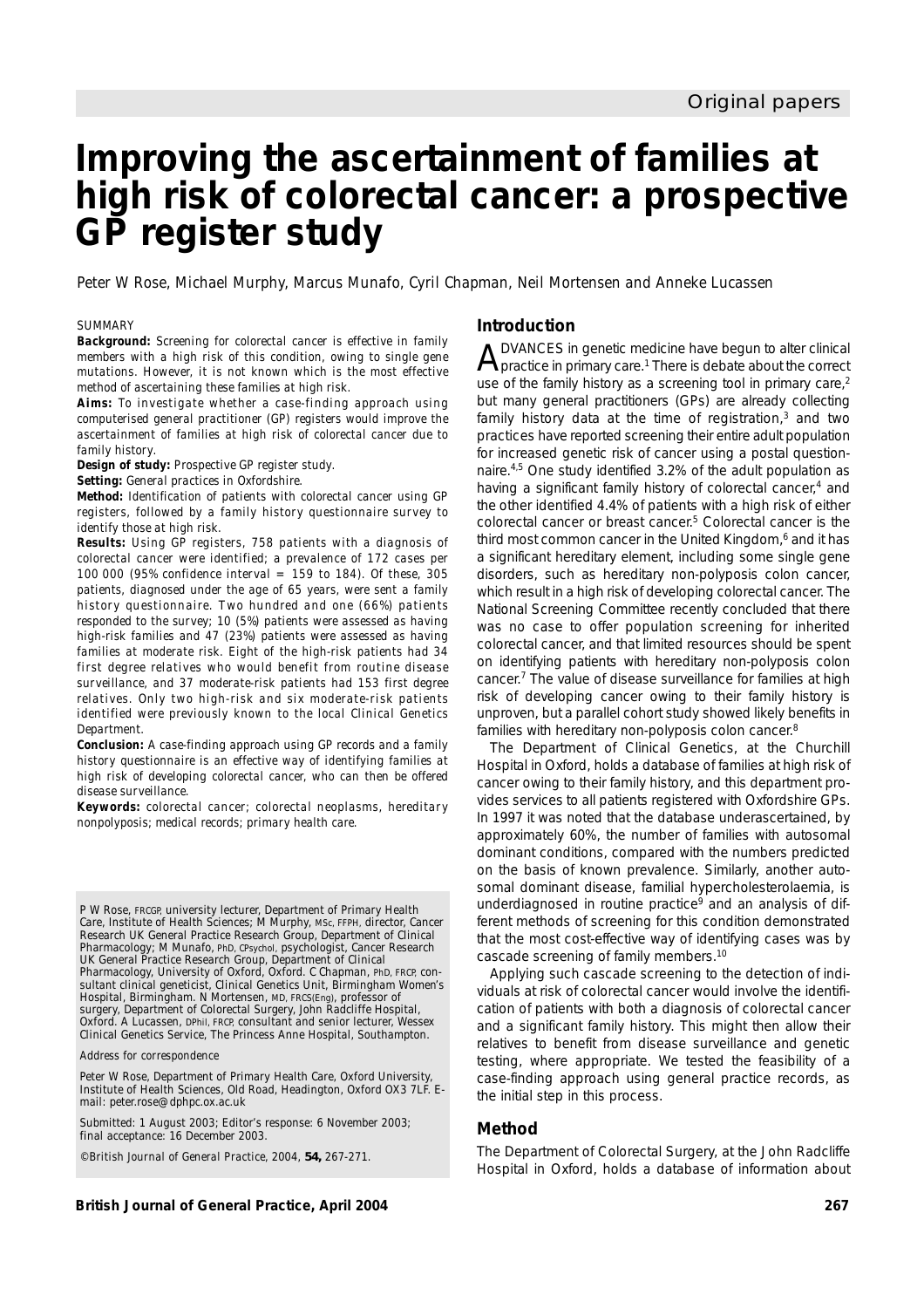# **HOW THIS FITS IN** *What do we know?*



Taking a family history can identify

people at higher risk of inherited colorectal cancer. Those identified as high-risk patients benefit from regular disease surveillance using colonoscopy, which results in reduced mortality.

#### *What does this paper add?*

General practitioner computerised registers can be used effectively to identify prevalent cases of colorectal cancer. A case-finding approach produces a greater yield of higher-risk families than other screening methods in primary care.

patients with colorectal cancer, dating from 1992. This database was used at the outset of this study to undertake an audit of the hundred most recent cases. The audit showed that 75% had a family history recorded, but many were incomplete. A separate audit of all the GP practices in Oxfordshire showed that 65% of all patients had computerised medical records.

Eighty-eight practices in Oxfordshire were invited to participate by letter. Those that agreed produced a register of all patients with a previous diagnosis of colorectal cancer retrieved from computerised medical records. Subsequently, patients whose colorectal cancer was diagnosed under the age of 65 years were sent a letter from their GP inviting them to participate in the study. A second letter was sent to nonresponders after 4 weeks. People who consented to enter the study were sent a family history questionnaire based on a previous study, $4$  and a reminder was sent to those who had not returned their questionnaires after 4 weeks.

The responders were treated as the index cases and their families were categorised into high, moderate or low additional risk according to the family history information supplied (Box 1). Families fulfilling modified Amsterdam criteria were labelled high risk,<sup>11</sup> and moderate and low risk were defined using local guidelines based on published evidence.12 (Moderate risk was defined as one person in the family diagnosed with colorectal cancer under the age of 45 years, two first degree relatives on the same side of the family at any age, or two close relatives with the average age of diagnosis less than 60 years). Index case patients in whom the risk was uncertain were telephoned by a research nurse to elicit more information, and their risk categorisation was assigned by a consultant clinical geneticist. The index case patients were informed of their family's risk category, and of the possible implications for their close relatives, 4 weeks after returning the questionnaire. Index case patients at low additional risk were reassured and those at high or moderate risk were invited to discuss this with their GP, with a view to referral to a clinical geneticist. They were also given information to pass on to close relatives. Information was also sent to their GPs. Referrals of index case patients or their relatives to the local clinical genetics clinic were monitored, but it was not possible to systematically monitor referrals to other centres. Patients at high or moderate risk were also asked to report on how many first degree

#### **High risk**

Families that fulfil modified Amsterdam criteria:

- There should be at least three relatives with a hereditary non-polyposis colon cancer-associated tumour (colorectal cancer, endometrium, small bowel, ureter, or renal pelvis)
- One relative should be a first degree relative of the other two
- At least two successive generations should be affected
- The diagnosis of colorectal cancer should be made before the age of 50 years in at least one individual
- Familial adenomatous polyposis coli should be excluded
- Tumours should be verified by histological examination

#### **Moderate riska**

- One person in the family diagnosed with colorectal cancer under the age of 45 years
- *or*
- Two first degree relatives on the same side of the family diagnosed at any age
- *or*
- Two close<sup>b</sup> relatives with the average age of diagnosis less than 60 years

#### **Low riska**

All other families

aThose not exactly fulfilling criteria, individually assessed by a clinical geneticist. bClose relatives are parents, children, siblings, grandparents, aunts, uncles, nephews, and nieces.

*Box 1. Categorisation of risk: families were categorised according to the number and ages of all family members diagnosed with colorectal cancer.*

relatives they had (excluding parents), to assess numbers of people potentially eligible for disease surveillance.

The psychological impact of this intervention was assessed using the short form of the Spielberger state-trait anxiety inventory (STAI)<sup>13</sup> and the impact of event scale  $(IES)^{14}$  (using the assessment of family history by the subject as the event). The STAI was sent to all participants with the original family history questionnaire. The STAI and IES questionnaires were then sent to all participants at 4 weeks with the result of the family history questionnaire. Subjects assessed as moderate or high risk were sent both psychological questionnaires again 6 months later.

Data were analysed using SPSS version 10. The distributions of the psychological measures (STAI and IES) were normalised prior to analysis by applying a square root transformation where appropriate. STAI and IES data were compared between the moderate- and high-risk groups, and between time points, using a repeated measures analysis of variance. A *P*-value of 0.05 was regarded as statistically significant.

The study was approved by the Applied and Qualitative Research Ethics Committee, Oxford.

# **Results**

Fifty-five (63%) practices agreed to take part in the study and 758 patients with colorectal cancer were identified from these practices. Figure 1 shows a flow chart of the uptake and the risk assignment of each case. Three hundred and forty-one patients were diagnosed with colorectal cancer under the age of 65 years, but the patients' GPs decided that 36 of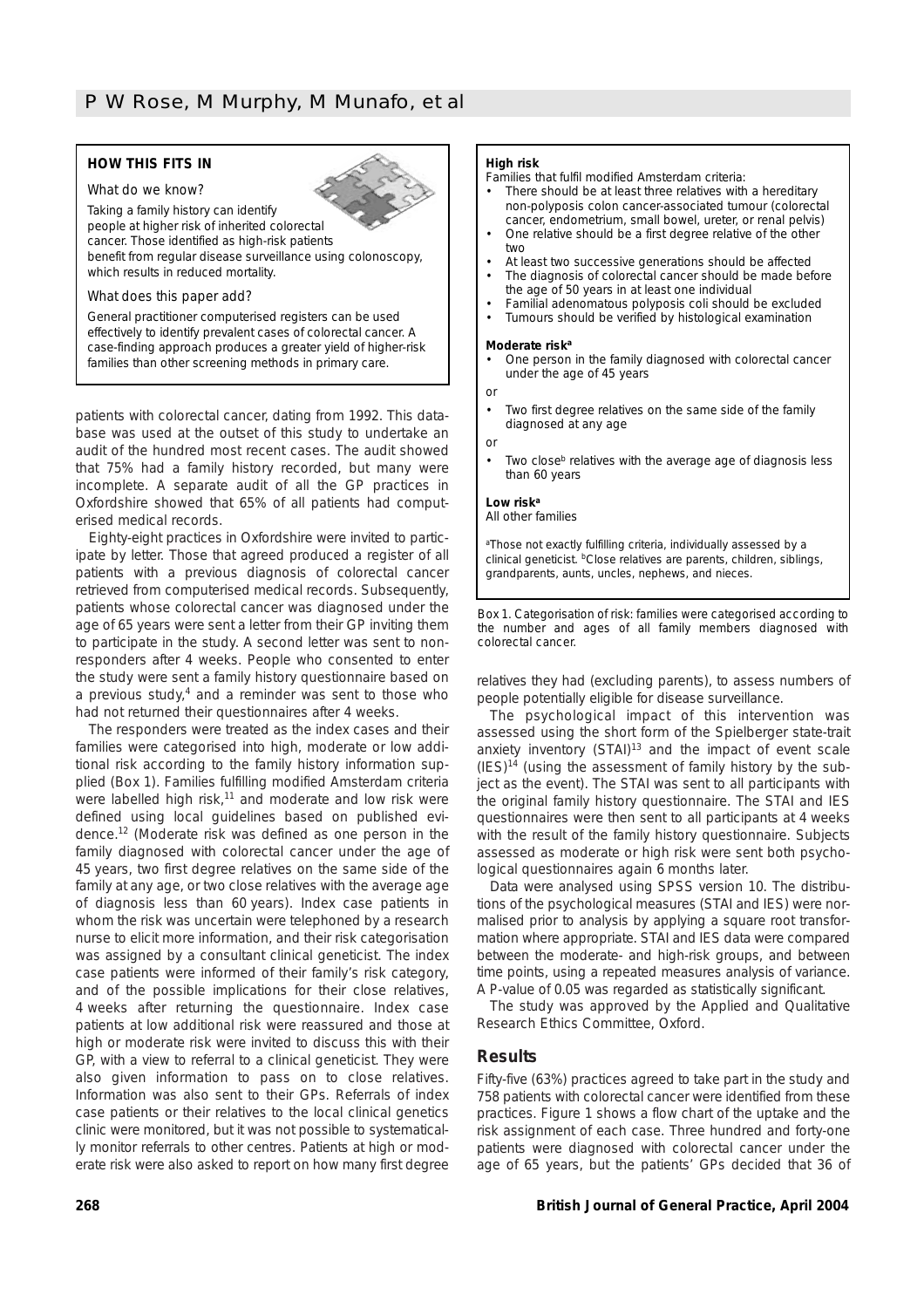# Original papers

these were unsuitable to invite. Three hundred and forty-one patients were sent questionnaires, of whom 201 (66%) replied. The survey identified 10 (5%) high-risk and 47 (23%) moderate-risk families. The prevalence rate of all cases of colorectal cancer identified by this study, irrespective of age of diagnosis, was 172/100 000 patients (95% confidence interval  $= 159$  to 184).

Three responders out of 201 did not complete the part of the questionnaire regarding previous discussions with family or health professionals about their risk. Table 1 shows that, prior to the study 113/198 (57.1%) patients had discussed the chances of getting bowel cancer with other family members and 51 (25.8%) had discussed the risk of their family developing bowel cancer with a doctor or nurse; 15 with a GP and 24 with one or more health professionals in secondary care. Twenty-three (11.6%) of these said that screening had been recommended for relatives, nine of whom were assessed as low risk, 13 as moderate and one as high.

Table 2 shows that 13 moderate- or high-risk patients were referred to the Oxford Clinical Genetics Department as a result of this study, but by the end of the study, five high-risk patients had still not been referred to this department.

Thirty-seven out of forty-seven moderate-risk index case patients reported having 153 first degree relatives (excluding parents) and 8/10 high-risk index case patients reported having 34 first degree relatives (excluding parents) and these relatives would be eligible for consideration of regular surveillance by colonoscopy.

A 2 ∞ 3 mixed model repeated measures ANOVA of STAI data, with assessed risk as a between-subjects factor (low, moderate, high) and time as a within-subjects factor (baseline, 4 weeks) indicated no significant main effect of time (*F*score <1) or interaction effect of assessed risk and time (*F*<1.6). There was marginal evidence for a significant main effect of assessed risk on anxiety, *F* (2, 188) = 3.85, *P*<0.025, although this test did not reach statistical significance when corrected for multiple testing using Bonferroni's method. State anxiety (untransformed scores) increased across the three diagnostic groups of low risk (mean =  $31.86$ , standard deviation [SD] =  $11.35$ ), moderate risk (mean =  $34.90$ , SD = 13.55) and high risk (mean = 43.83,  $SD = 4.92$ ). Post-hoc tests indicated that at 6 months this difference was no longer significant (*F*<1).

Mean STAI and IES scores by risk group and time point are shown in Table 3. A score of 26 or above on the IES is taken as clinically significant.



*Figure 1. Flow chart of study.*

# **Discussion**

The study has shown that it is feasible to identify a substantial number of patients with colorectal cancer from primary care databases, and subsequently use a family history questionnaire to identify families at increased risk of carrying a genetic mutation for colorectal cancer. These families can

*Table 1. Patient actions concerning family risk of bowel cancer prior to this study (*n *= 198).*

|                                                                                                                                                                                                                                    | Assessed risk |               |           |                  |
|------------------------------------------------------------------------------------------------------------------------------------------------------------------------------------------------------------------------------------|---------------|---------------|-----------|------------------|
|                                                                                                                                                                                                                                    | Low<br>n      | Moderate<br>n | High<br>n | Total<br>$n$ (%) |
| Discussed chances of getting bowel cancer with other family members                                                                                                                                                                | 70            | 35            |           | 113(57)          |
| Discussed risk of family developing cancer with any doctor or nurse<br>Discussed with GP<br>Discussed with a clinical geneticist<br>Discussed with a surgeon/colorectal cancer nurse specialist<br>Discussed with other consultant | 24            | 21            |           | 51(26)<br>15     |
| Did not discuss with family or health professional                                                                                                                                                                                 | 70            |               |           | 84 (42)          |

**British Journal of General Practice, April 2004 269**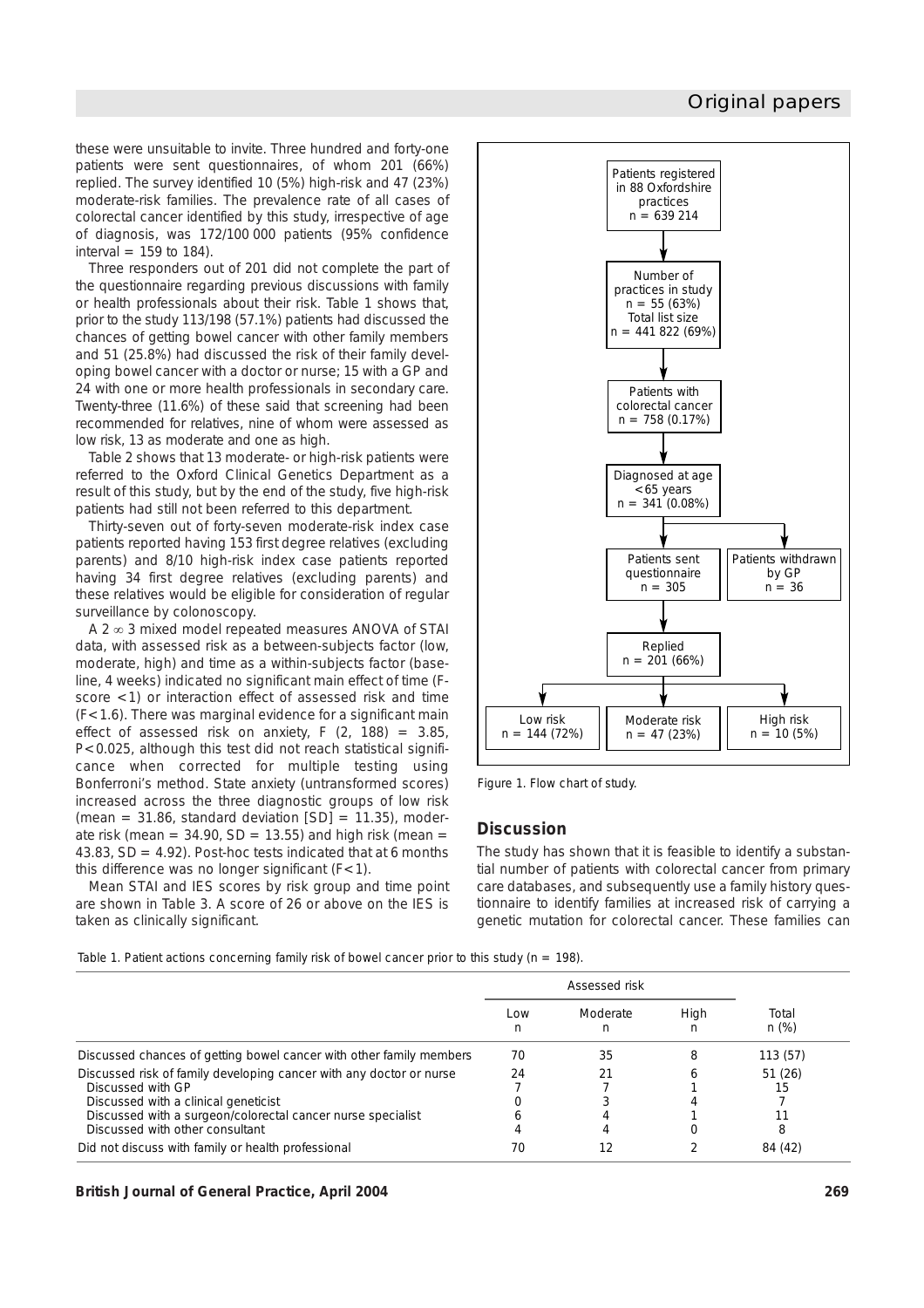then be considered for gene testing and disease surveillance. This intervention did not cause any lasting psychological harm to the participants.

The overall prevalence rate of colorectal cancer identified by this study was 172/100 000 patients, and it is comparable to recently reported prevalence figures of 260/100 000 for English cancer registries.15 The yield of higher-risk patients in this study of 28% compares favourably with the yields of 3.2% and 4.4% from studies using a population-screening approach.4,5 According to our local audit, most patients newly diagnosed with colorectal cancer currently have a family history assessment in hospital, but this may not have been routine practice in the past. It may take a long time before new incident cases result in the ascertainment of all high-risk families; the use of cancer registers would enable GPs to implement this method immediately. The formal assessment of family history could also prevent the offer of disease surveillance to members of lower additional-risk families, which was apparent in our study (and carries attendant risks such as perforation).

There are problems with collecting family histories in primary care owing to recall bias,<sup>16</sup> and with contacting relatives not registered with the practice. Even an accurate family history is not sensitive enough to identify all higher-risk families.17 However, the alternative of offering gene testing to all patients with colorectal cancer has a low yield, which makes this approach impractical at present.18 Until there are proven effective methods of screening whole populations for hereditary non-polyposis colon cancer and other significant mutations, either by family history or gene testing, it would be most efficient for GPs to identify and assess the family history of existing cases of colorectal cancer. This should supersede the current practice of screening the population of newly registered patients by family history, the value of which is uncertain.

The modest response rate to the questionnaire survey has implications for the interpretation of the results. It may show that a significant group of patients may not wish to consider disease screening or may find it too difficult to contemplate the discussion of this information within their family; the index case patients were already diagnosed with cancer and may feel that they are no longer at risk. These factors may affect the overall effectiveness of this method of case finding.

At least 6 months after being told of their high-risk status, five people had still not been referred to the Clinical Genetics Department. We do not know the reasons for this, but we are aware of two patients who were referred to surgeons outside the catchment area. It is possible that patients, or more likely their relatives, chose to be referred elsewhere. The rate of referral, assessment, and follow-up of at-risk families may therefore be higher than we report. However, there may still be underascertainment of high-risk families overall, owing to incomplete records or high-risk families with no currently surviving member with colorectal cancer. This case-finding method may not be so successful in areas with less comprehensive computerisation of GP notes, but computerisation is increasing rapidly everywhere, and the development of practice cancer registers forms part of the new GP contract.19 Screening for genetic problems has been identified as a possible future role for

*Table 2. Referral to clinical genetics department and comparison of risk assessment by questionnaire and clinical geneticist.*

|                                                                                 | Risk assessment according<br>to study questionnaire |           |  |
|---------------------------------------------------------------------------------|-----------------------------------------------------|-----------|--|
|                                                                                 | Moderate<br>n                                       | High<br>n |  |
| Total                                                                           | 47                                                  | 10        |  |
| Patients referred to clinical genetics<br>department by the study end           | 16                                                  | 5         |  |
| Assessed risk by clinical geneticist<br>High<br>Moderate<br>Low<br>Not yet seen | 2<br>5<br>1<br>8                                    | 5<br>ი    |  |
| Referred as a result of this study                                              | 10                                                  | 3         |  |

*Table 3. Mean STAI and IES scores by risk group and time point.*

|          | <b>STAI</b>      |                  |          | IES              |          |  |
|----------|------------------|------------------|----------|------------------|----------|--|
|          | <b>Baseline</b>  | 4 weeks          | 6 months | 4 weeks          | 6 months |  |
|          | (SD)             | (SD)             | (SD)     | (SD)             | (SD)     |  |
| Low      | 34.19<br>(12.75) | 31.86<br>(11.35) | n/a      | 10.68<br>(14.33) | n/a      |  |
| Moderate | 36.50            | 34.90            | 31.35    | 13.26            | 10.84    |  |
|          | (12.63)          | (13.55)          | (10.81)  | (17.55)          | (14.46)  |  |
| High     | 32.86            | 43.83            | 30.56    | 16.22            | 11.62    |  |
|          | (10.00)          | (4.92)           | (7.12)   | (13.78)          | (14.05)  |  |

 $IES = impact of event scale; n/a = not applicable; SD = standard$ deviation; STAI = Spielberger state-trait anxiety inventory.

GPs.20 Before this additional service is adopted in primary care, it may be necessary to address the issues of increased workload and whether GPs have the skills to undertake these assessments.<sup>21</sup> However, a simple educational package sent to all GPs has been shown to be effective in improving GP assessment of family histories.<sup>22</sup>

There is a concern that any form of screening or case finding may cause anxiety to people. This method of case finding possibly caused transient increases in anxiety in those found to be at increased risk, but this failed to reach statistical significance when corrected for multiple testing. This may have been a result of the small sample size and may be worthy of further testing. These findings are similar to findings in other studies where a family history has been taken proactively in primary care.<sup>23,24</sup>

This study has described the initial steps in a cascadescreening process to identify patients at high risk of colorectal cancer. Further research would need to ascertain the feasibility and cost-effectiveness of this approach in a range of primary care settings. Studies of the whole process would need to explore how information is circulated within families and how extended families who are not registered with a single practice can be managed. The psychological impact on both affected and unaffected individuals would need further study. If successful, this method of ascertainment could also be applied to other potentially inheritable diseases when effective interventions are available.